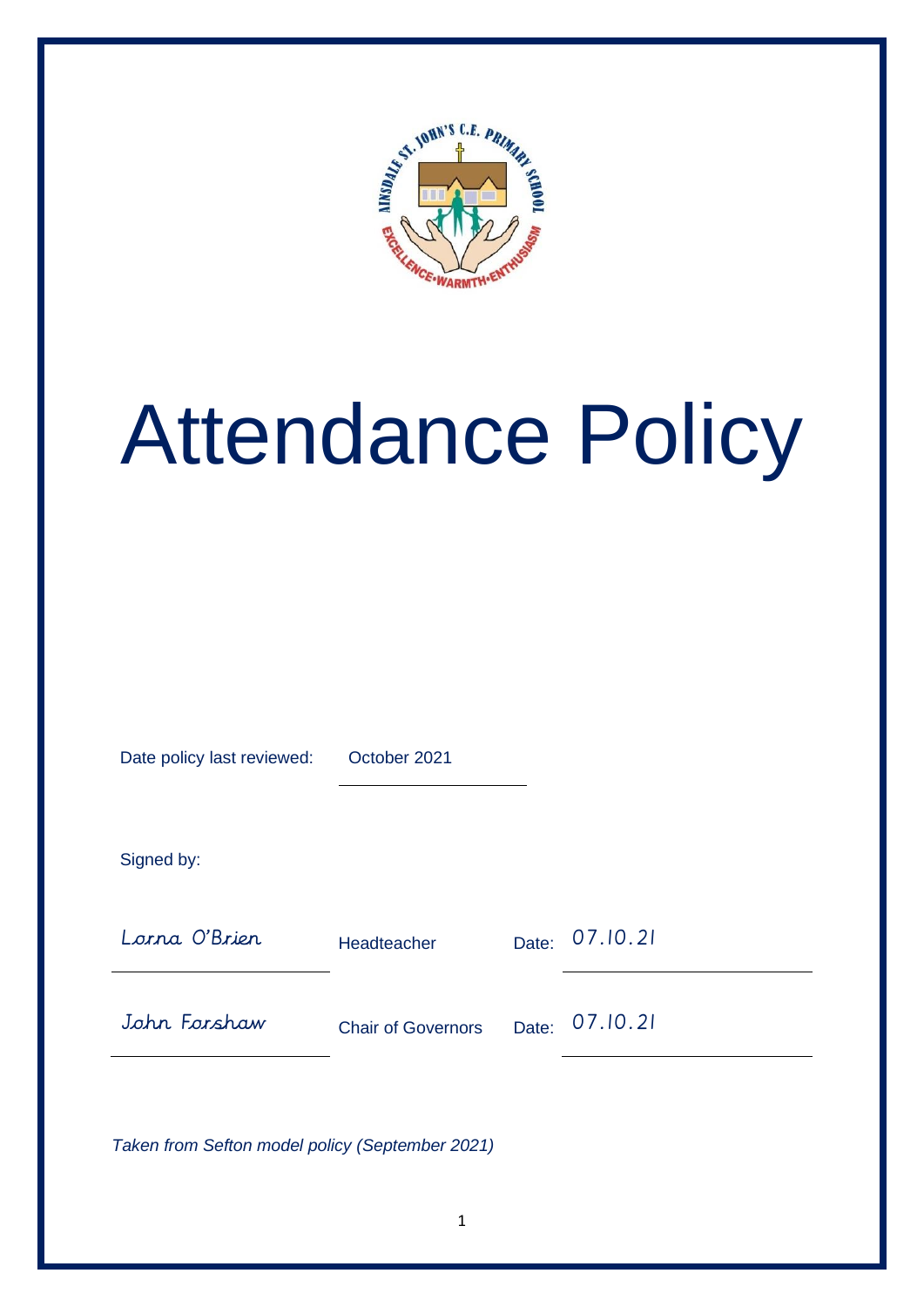**This Attendance & Punctuality Policy is part of a broader suite of Safeguarding Policies, including the School's Child Protection/Safeguarding Policy.**

# **CONTENTS**

- **1. INTRODUCTION**
- **2. PRINCIPLES OF THE AINSDALE ST. JOHN'S ATTENDANCE POLICY**
- **3. NATIONAL CONTEXT**
- **4. DAILY PROCEDURES**
- **5. ABSENCE FROM SCHOOL**
- **6. UNAUTHORISED ABSENCE FROM SCHOOL**
- **7. SCHOOL ATTENDANCE, SAFEGUARDING AND CHILDREN MISSING EDUCATION.**
- **8. DEALING WITH PUPILS WHO GO MISSING AND LEAVE THE SCHOOL PREMISES WITHOUT PERMISSION**
- **9. RELUCTANCE TO GO TO SCHOOL**
- **10. LEAVE OF ABSENCE IN TERM TIME**
- **11. PERSISTENT ABSENCE**
- **12. FIRST DAY RESPONSE CHILDREN WITH A SOCIAL WORKER**
- **13. LOCAL AUTHORITY SCHOOL ATTENDANCE PANEL**
- **14. PUNCTUALITY**
- **15. ROLES AND RESPONSIBILITIES**
- **16. REQUEST TO ELECTIVELY HOME EDUCATE A CHILD**

**APPENDIX ONE Addendum**: **recording attendance in relation to coronavirus (COVID-19) during the 2021 to 2022 academic year**

**APPENDIX TWO Absence and Attendance Codes including sub-attendance codes COVID- 19**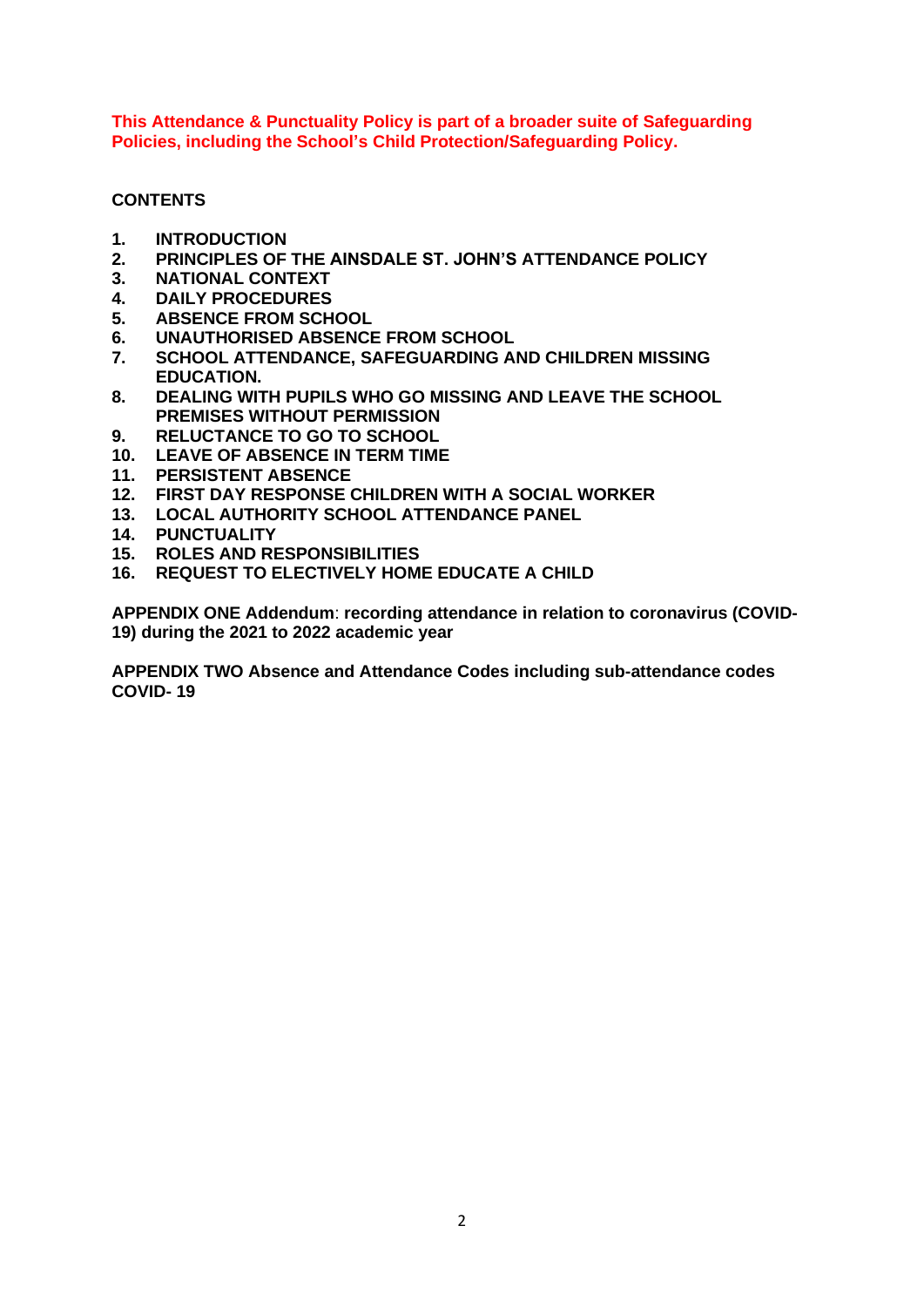# **1. INTRODUCTION**

Regular and punctual school attendance is important. Pupils need to attend school regularly if they are to take full advantage of the educational opportunities available to them by law. Ainsdale St. John's fully recognises its responsibilities to ensure pupils are in school and on time, therefore, having access to learning for the maximum number of days and hours.

Our Policy applies to all children registered at this school and this Policy is made available on our school website to all parents/carers of pupils who are registered at our school.

This Policy has been written to adhere to the relevant Children Acts, Education Acts, Regulations and Guidance from the Department for Education in addition to guidance from Sefton Local Authority.

Although parents/carers have the legal responsibility for ensuring their child's good attendance, the Head teacher and Governors at our school are committed to working closely with parents, other professionals and agencies to ensure that all pupils are encouraged and supported to develop good attendance habits.

**\*Definition of parent: Section 576 of the Education Act 1996-** A parent in relation to any child or young person, includes any person: -

- All natural parents, whether they are married or not;
- Any person who has parental responsibility for a child or young person; and,
- Any person who has care of a child or young person i.e. lives with and looks after the child.

This also includes all parents who are absent. Parental partners can be included (whether or not they are married or the natural parent of the child as they have 'care' of the child. If a pupil lives with a grandparent or older sibling as their main carer, they can also be included as they are the main care provider.

It is also important to note that even though a parent may not live in the same home as the student, that parent is still responsible for ensuring their child attends school every day.

# **2. PRINCIPLES OF THE AINSDALE ST. JOHN'S ATTENDANCE POLICY**

The Governing Body of Ainsdale St. John's places a high priority on achieving standards and feel that excellent pupil attendance and punctuality are essential. They undertake this role by

- Monitoring whole school attendance termly and take appropriate action should it affect standards.
- Nominate a named Governor for Attendance.

In order for children to achieve their potential, pupils must be highly motivated to learn and keen and eager to attend school. Regular punctual attendance will establish good habits which will support them throughout their lives. To achieve this, the Governors and staff are committed to working in partnership with parents to ensure that the school achieves a MINIMUM of 97% attendance throughout the school.

The Government expects us to:

• Promote good attendance and reduce absence, including persistent absence (less than 90%);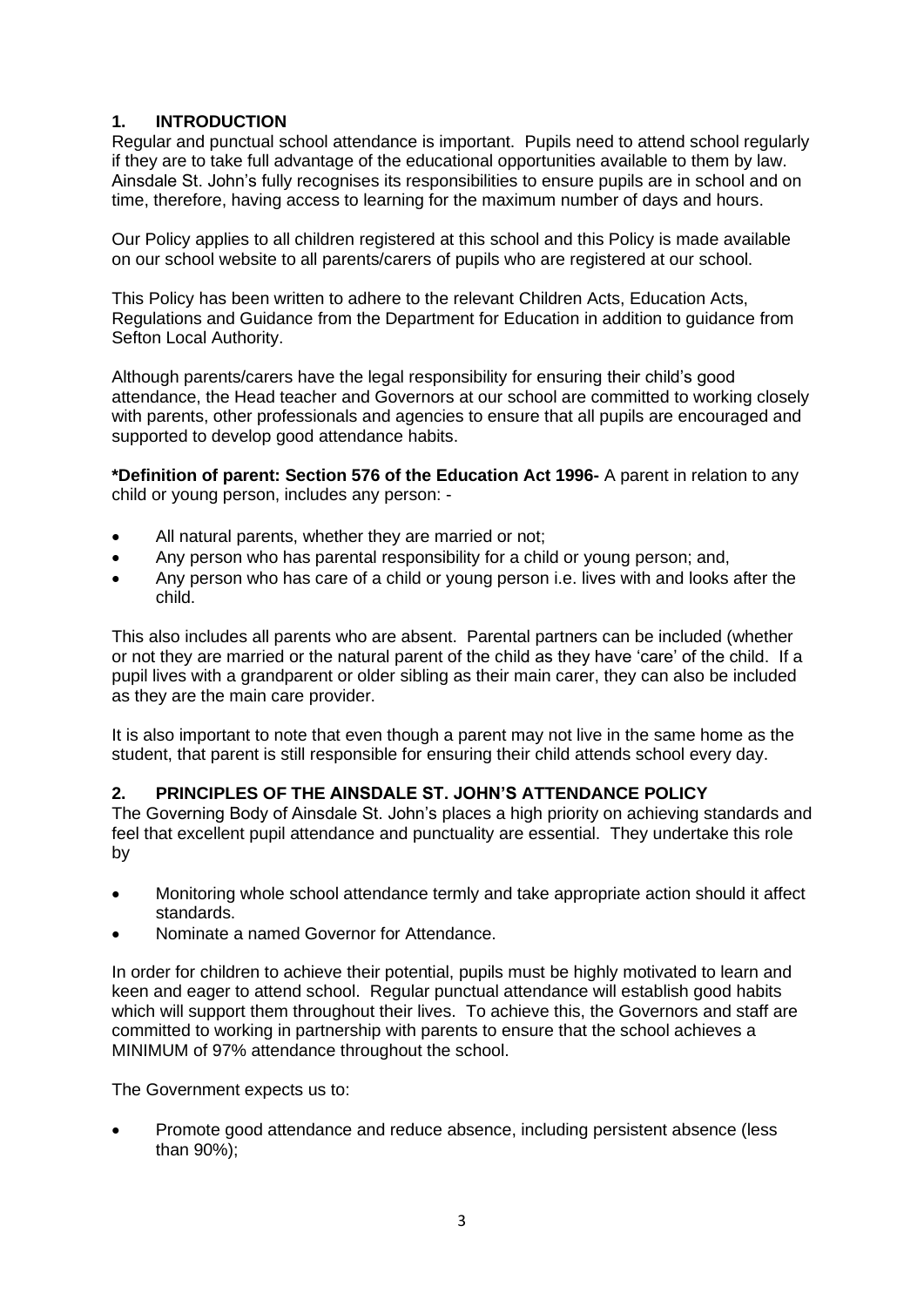• Ensure every pupil has access to a suitable education, to which they are entitled; and, act early to address patterns of absence.

| <b>Attendance during</b><br>one school year | equals this<br>number of days<br>absent | which is<br>approximately this<br>many weeks<br>absent | which means this<br>number of lessons<br>missed |
|---------------------------------------------|-----------------------------------------|--------------------------------------------------------|-------------------------------------------------|
| 95%                                         | 9 days                                  | 2 weeks                                                | 50 lessons                                      |
| 90%                                         | 19 days                                 | 4 weeks                                                | 100 lessons                                     |
| 85%                                         | 29 days                                 | 6 weeks                                                | 150 lessons                                     |
| 80%                                         | 38 days                                 | 8 weeks                                                | 200 lessons                                     |

# **3. NATIONAL CONTEXT**

The 1996 Education Act, (section 444) states that parents (including non-related adult carers in the child's household) have a **legal responsibility** to ensure that those of compulsory school age are educated, either by **'regular'** attendance at school or 'otherwise'. The 2008 Education and Skills Act, (section 155) specifies the same requirement regarding regular attendance at alternative provision.

**The duty on parents is to ensure that their children are educated, either at school or 'otherwise'.** Education is therefore compulsory. In terms of 'otherwise', children may be educated by their parents at home, by a private tutor or in establishments other than schools, i.e. – F.E. colleges from the age of 14, special units, hospitals or in alternative educational programmes or work experience. The law allows parents to choose the alternative options, provided they can demonstrate to the Local Authority that the education is full-time and 'suitable' to the child's education needs, up until the relevant leaving-date for all young people.

Schools must enter pupils on the admission register and attendance register from the beginning of the first day on which the school has agreed, or been notified, that the pupil will attend the school.

For most students the expected first day of attendance is the first day of the school year. Every amendment made to the admission register and the attendance register must include: the original entry; the amended entry; the reason for the amendment; the date on which the amendment was made; and the name and position of the person who made the amendment.

# **4. DAILY PROCEDURES**

The school is **legally** required to register students twice daily. Registers are marked in the morning before 9.00am and in the afternoon at 1.00pm. It is essential that all students are registered on both occasions.

School starts at 8.45am when all pupils should be in their classroom, in preparation for the register being taken at 9.00am. **It is a legal requirement that a register is taken at the start of the day**. Not only does the process allow us to monitor attendance but also to act as a student checklist in respect of health and safety issues – e.g. Fire Drill Each year a school calendar is sent out and is also on the website, which clearly indicates the days when your child is expected to be in school.

## **5. ABSENCE FROM SCHOOL**

Regular attendance at school is the responsibility of parents and carers. Under the 1996 Education Act, parents commit an **offence** if the child does not attend school regularly. *If your child cannot come to school because of illness you should advise the school on the first day of absence by telephone.* If no message is received, we will assume that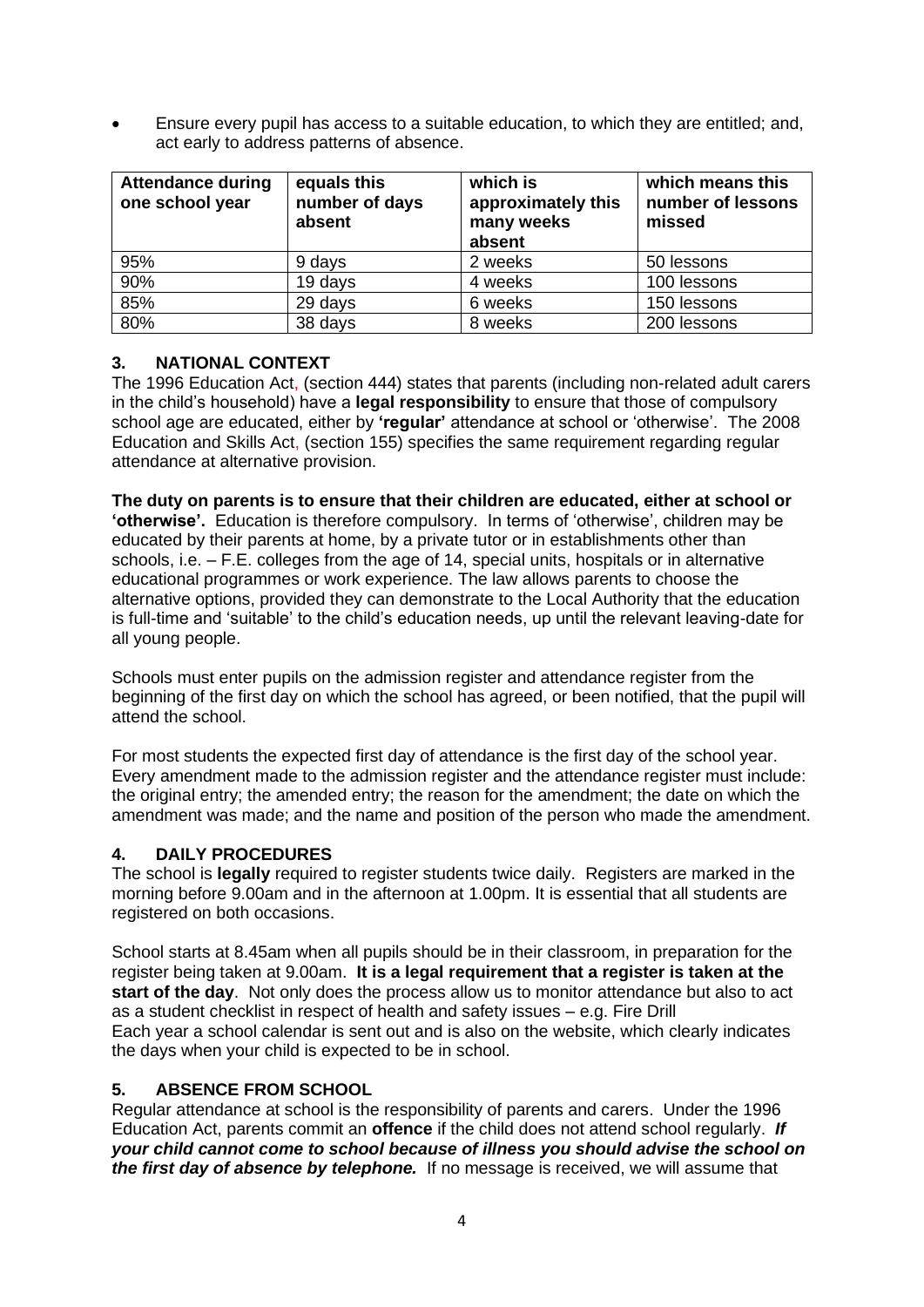your child is absent without your permission. We will then make every effort to contact you. The school requires **two** emergency contact numbers. It is essential that the school is kept informed of changes of contact details such as phone numbers and addresses. Parents are encouraged to ensure that their child brings in a letter, confirming the reasons for the absence when the child returns to school.

## **Once contact (verbal and/or written) has been made with the parent the school will determine if the absence is to be authorised or unauthorised.**

The school will only **authorise** a medical absence if the circumstances are unavoidable. The school has the right to request medical evidence if a parent rings the school to confirm the student is unwell. This may include: a medical appointment card with one appointment entered, slip with date, pupil's name and surgery stamp, signed by GP Receptionist, letter from a professional, doctor's note, medication prescribed by a doctor, copy of prescription, print screen of medical notes, as well as letters concerning hospital appointments or any other relevant evidence. The Headteacher may not authorise medical absence without this evidence.

Parents are asked to make routine medical and dental appointments outside school hours wherever possible. Where such appointments in school time are unavoidable, parents should inform the school in advance so a decision can be made whether to authorise the absence or not.

The school **may** authorise absence under certain specific circumstances. However, the parent must contact the Headteacher in advance to secure authorisation. This **may** include work related interviews and meetings with external agencies. The Headteacher **may** also authorise events where students are involved in any supervised sporting events or trials, theatre performances and participation in acts of religious worship.

## **Parents/carers are encouraged to read the Public Health England publication 'Guidance on Infection Control in Schools and other childcare settings' (September 2014) as it provides useful guidance on whether an illness necessitates students taking time off school.**

## **6. UNAUTHORISED ABSENCE FROM SCHOOL**

Unauthorised absence is where a school is not satisfied with the reasons given for the absence. Such circumstances may include:

- A student leaving the school premises without permission
- A student not attending school to go shopping.
- A student not attending school as it is their birthday or the birthday of a family member.
- A student not attending school as the family have gone to the airport to meet a visiting relative.
- A student not attending school due to attending a hospital appointment for another family member.
- A student not attending school due to the fact the family returned late in the previous evening from a family holiday.
- A student not attending school as they are looking after younger siblings.
- A student attends a medical appointment in the morning but then fails to return to school for afternoon lessons.

Our school will request penalty charge notices to address unauthorised absence. A minimum evidential requirement of ten (10) school sessions lost to unauthorised absence by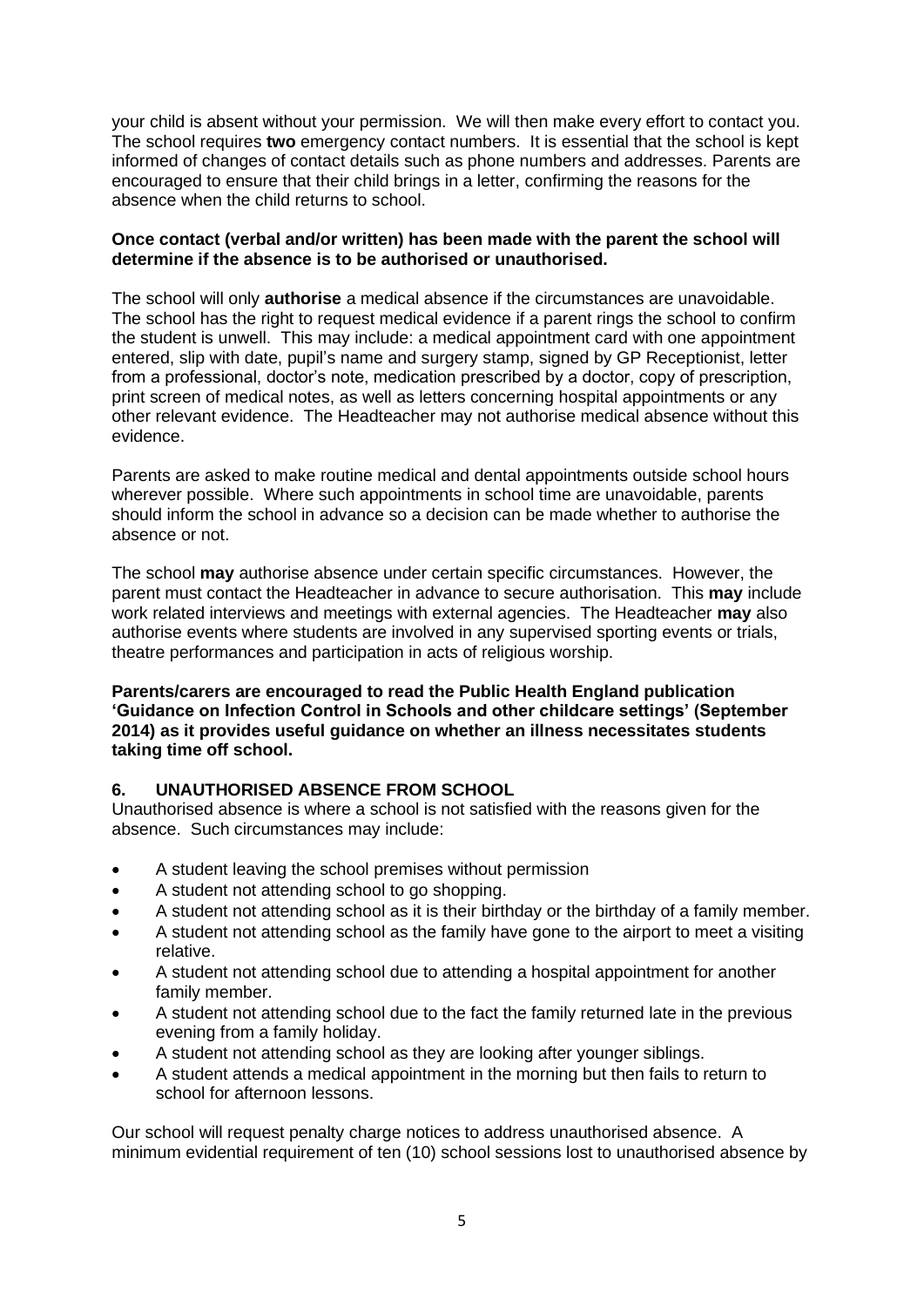any pupil in the current term **and/or** eighteen (18) sessions lost to unauthorised absence over two consecutive terms will be required to trigger the process.

The Local Authority will:

- Issue a formal written warning to the parent/carer of the possibility of a penalty notice being issued.
- In the same letter, set a period of 15 school days within which the pupil must have no unauthorised absence.
- Issue a penalty charge notice through the post at the end of the 15-day period if therequired level of improvement has not been achieved.

## **7. SCHOOL ATTENDANCE, SAFEGUARDING AND CHILDREN MISSING EDUCATION.**

A child going missing from education is a potential indicator of abuse or neglect. School staff will follow the school's procedures for dealing with children that go missing from education, particularly on repeat occasions, to help identify the risk of abuse and neglect, including sexual exploitation, and to help prevent the risks of their going missing in future, (Keeping Children Safe in Education (updated September 2021) and Children Missing in Education Nov 2013, updated Sept 2016).

# **Notifying the Local Authority**

Our school notify the Local Authority of any pupil who fails to attend school regularly after making reasonable enquiries or has been absent without the school's permission for a continuous period of 10 days or more. (Pupil Registration) (England) Regulations 2006 regulation 12.

The school (regardless of designation) must also notify the Local Authority of any pupil who is to be deleted from the admission register.

Our school will demonstrate that we have taken reasonable enquiries to ascertain the whereabouts of children that would be considered 'missing'.

**Where a child leaves our school without a destination or another school is not identified, our school follow Sefton Council Children Missing Education Procedures and they can be found at [https://www.sefton.gov.uk/schools-learning/attendance-and](https://www.sefton.gov.uk/schools-learning/attendance-and-welfare/children-missing-education-(cme).aspx)[welfare/children-missing-education-\(cme\).aspx.](https://www.sefton.gov.uk/schools-learning/attendance-and-welfare/children-missing-education-(cme).aspx) The school will liaise with Carole Blundell the Children Missing Education Co-ordinator who can be contacted on 0151 934 3181 or CME@sefton.gov.uk [carole.blundell@sefton.gov.uk](mailto:carole.blundell@sefton.gov.uk)**

## **8. DEALING WITH PUPILS WHO GO MISSING AND LEAVE THE SCHOOL PREMISES WITHOUT PERMISSION**

As soon as it is noticed that a child is missing, staff will alert the Headteacher/Deputy Head teacher as well as the school office. The Head teacher/Deputy Headteacher will coordinate a search of the building and outdoor area. The class teacher will carry out an immediate register check to ensure no other child has gone missing. Office staff will ensure all outer doors are closed. If the child is not found, the parent will be contacted and the missing child is reported to the Police. The incident will be thoroughly investigated and safeguarding procedures revisited to identify and act upon any learning points.

# **9. RELUCTANCE TO GO TO SCHOOL**

Sometimes students seem anxious about leaving home to go to school. They may tell you that they feel unwell or give another reason to not attend. You may notice that they are worried from things that they say e.g. that they do not want to do particular subjects, feel that they have no friends or are being bullied. If this is the case, please contact the school as soon as possible to speak to Mrs O'Brien (Headteacher).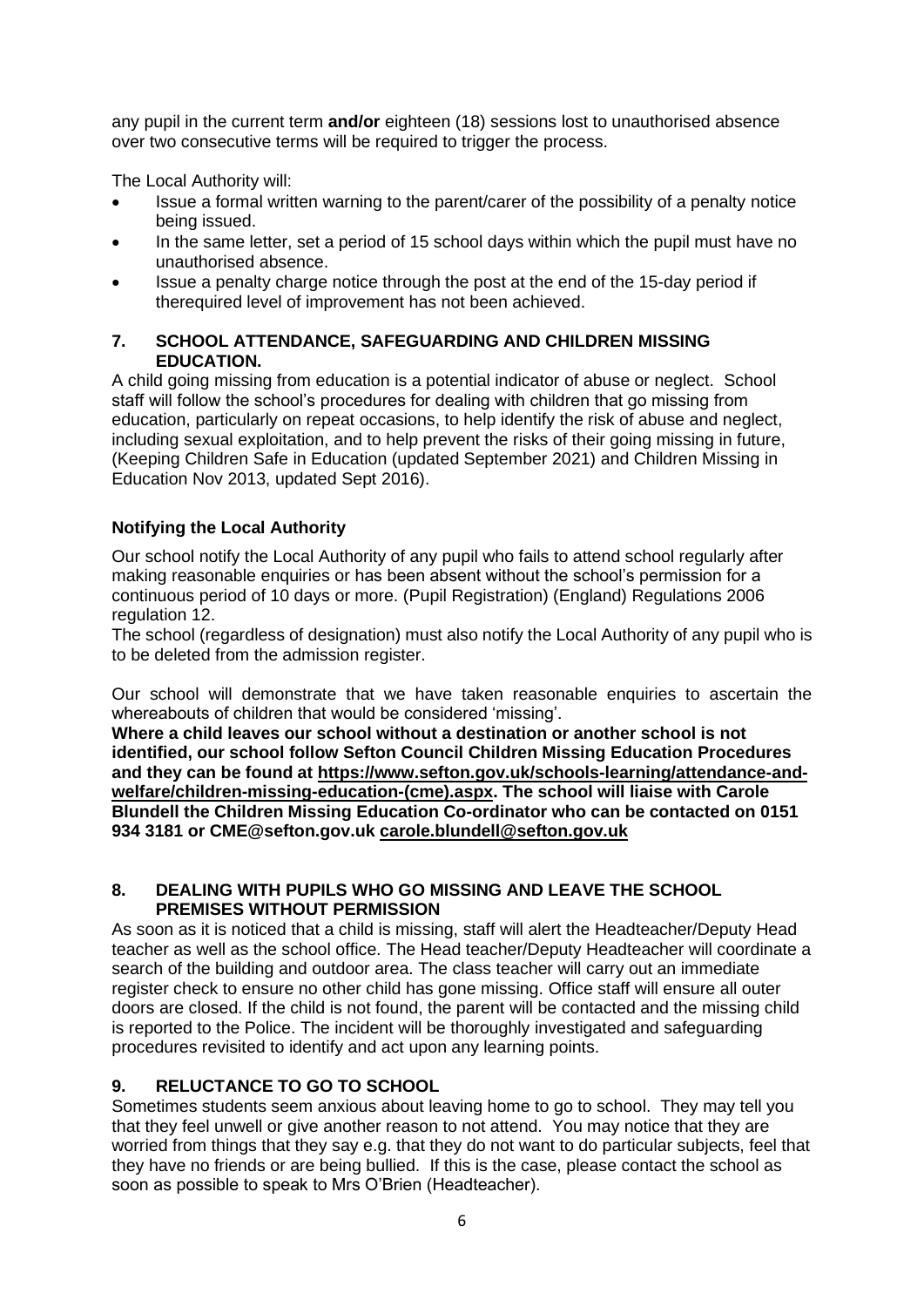## **10. LEAVE OF ABSENCE IN TERM TIME**

Under the DfE 'Advice on School Attendance', parents can **no longer** expect schools to authorise leave of absence for the purpose of a family holiday for up to 10 school days per year. The Headteacher may not grant leave of absence during term time unless there are **'exceptional circumstances'**.

The Headteacher will also determine the number of school days a child can be away from school if the leave is granted. **From this perspective, leave of absence in term time is no longer a parental right and will only be authorised at the Headteacher's discretion**. Under DFE guidelines the school will notify the Local Authority if a parent/s takes leave of absence **without** the Headteacher's permission. In these cases, the **G code** will be used on the register to show this absence is **unauthorised**.

Under these circumstances, the school will apply to the **Local Authority** for a **Penalty Charge Notice Fine (£60-£120)** to be issued by the Local Authority. The £60 Penalty Charge Notice will need to be paid in full separately by both parents within 21 days and will rise to £120 if paid between 22 and 28 days. If the Penalty Charge Notice is not paid within 28 days, parents can be prosecuted under section 444, the Education Act 1996.

Children attending Sefton schools, including Ainsdale St. John's, are not allowed absence for holidays. Any absence, other than for illness or emergency medical attention, will be coded as Unauthorised, (G) – Family holiday not agreed or (O) Unauthorised absence.

Parents may choose to complete an 'Exceptional Circumstances Form' stating why they are removing their child during term time. This is given to the Head teacher. Only exceptional circumstances will be authorised.

If an 'exceptional circumstance form' is rejected, then the absence; should the parent still proceed with the removal of their child during term time; is dealt with under the **Sefton Council Code of Conduct for issuing a Penalty Charge Notice.**

#### **It is important for parents / carers to note that the school will not authorise ANY leave of absence unless the school feels the circumstances are unavoidable.**

The school reserves the right to either contact the parents/carers directly or make an immediate referral to social care or the police if the school feels a student is potentially at risk while being taken out of school during term time.

The school will seek advice from the Local Authority if a student fails to return from an extended family holiday during term time and the school have made reasonable enquiries but cannot locate the student or their family. **This applies to leave of absence that are both authorised and unauthorised by the school**. As a result, school will invoke CME procedures. The school may remove the student from roll under such circumstances, in consultation with the Local Authority. However, we will have a conversation with the Local Authority for advice on these matters.

## **11. PERSISTENT ABSENCE**

The school has a responsibility to reduce the number of students whose attendance is below 90% over the school year. **Students with attendance below 90% fall into the 'Persistent Absentee' category.** 

According to the DFE guidance 'If a child of compulsory school age fails to attend regularly at a school at which they are registered or at a place where alternative provision is provided for them, the parents may be guilty of an offence and can be prosecuted by the Local Authority'. In addition, 'Local Authorities have the power to prosecute parents who fail to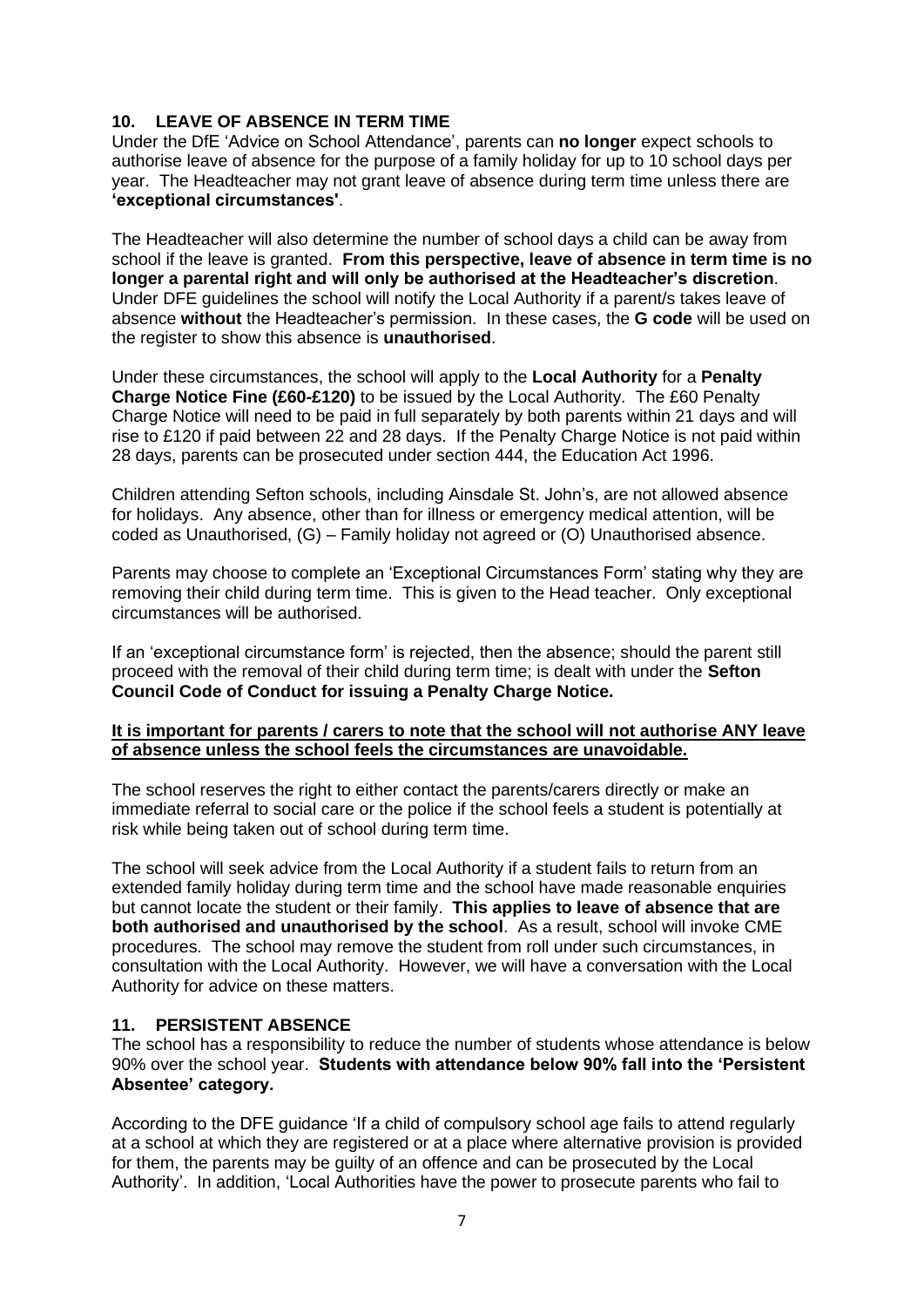comply with a school attendance order (section 443 of the Education Act 1996) or fail to ensure their child's regular attendance at a school (section 444 of the Education Act 1996).

When a student's attendance falls below 90% (at any stage of the year) school will track their attendance on a weekly basis. The Headteacher will contact parents to discuss the attendance concerns and formalise an **Attendance Action Plan** to secure an improvement in attendance. The school may also consider implementing a **Parenting Contract** if the student continues to be absent from school without authorisation.

This will contain improvement targets with set timescales and an overview of the support provided by the school to support the child and his/her family.

At our school we work in partnership with the Local Authority, to raise attendance. If your child's attendance does not improve attendance does not improve despite what support the school has put into place, a referral may be made to the Local Authority School Attendance Panel.

Parental failure to comply with any plan or contract may be used as evidence if the Local Authority decides to prosecute parents.

## **12. FIRST DAY RESPONSE CHILDREN WITH A SOCIAL WORKER**

Our school works in partnership with Sefton Council in delivering a first day response system for children with a social worker. If children who have an allocated social worker are absent from school, we will contact the family to establish the reason why the child is absent from school.

We will complete the first day response form and submit it to Sefton Council, so information is shared in relation to why the child is absent from school. We will also request a home visit if we feel this is appropriate. We will also inform the child's social worker.

## **13. LOCAL AUTHORITY SCHOOL ATTENDANCE PANEL**

#### **What is the purpose of the School Attendance Panel Meeting?**

The purpose of the School Attendance Panel meeting is for you and your child to meet with Representatives from the Local Authority to identify the reasons for absence and to work together to improve attendance.

## **What will happen at the School Attendance Panel Meeting?**

The reasons for absence will be identified and different strategies to improve attendance will be considered:

- A supportive action plan in the form of a parenting contract will be agreed.
- An attendance target date for improvement will be set.
- The student's attendance will then be closely monitored for a period of 12 school weeks.

If the parent fails to attend without reasonable justification this could result in a Penalty Charge Notice being issued to parents/carers or court proceedings under the 'Single Justice' process. Under section 444, a **Penalty Charge Notice will be issued for £60 to parents**. This will be issued to both parents even if one of the parents does not live with the student. Each parent will have 21 days to make payment. This will rise to £120 if the initial fine is paid between 22 and 28 days. The payment must be made directly to the Local Authority. **There is no right of appeal by parents against the penalty charge notice**. Failure to pay the Penalty Charge Notice Fine will result in further legal action being taken by the courts, with the maximum fine currently £2,500, a community order or three months in prison.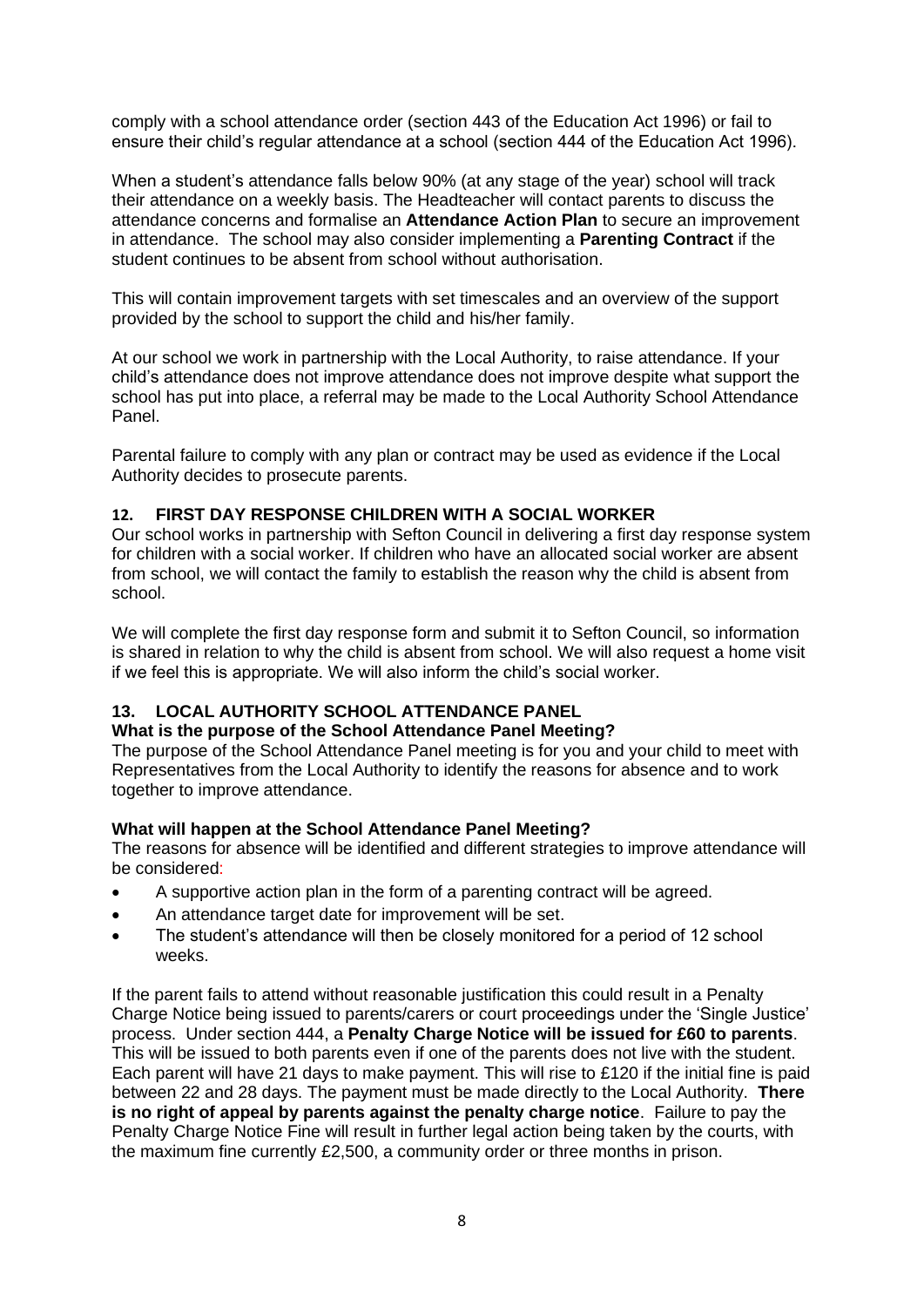#### **What happens next?**

Whilst the intention of the School Attendance Panel meeting is that the attendance will improve, if the attendance deteriorates by the target review date the Local Authority may recommend legal action is taken. This could include prosecution in the Magistrates' Court, Education Supervision Orders or Parenting Orders.

**Issuing Penalty Charge Notices**: Each parent receives a penalty charge notice for each child who has unauthorised absence. The penalty is £60 or £120 depending on how soon payment is made. So, if there are two parents and two children the total penalties could be up to £480. Failure to pay the penalty charge notices in Sefton may result in prosecution.

**Taking parents to court for unauthorised absence**: Education Act 1996 Section 444(1) court can fine each parent up to £1000 per child, order payment of prosecution costs and/or impose a Parenting Order.

**Taking parents to court for persistent unauthorised absence**: Education Act 1996 Section 444(1A) - court can fine each parent up to £2,500 per child, order payment of the prosecution costs, impose a Parenting Order and/or sentence you to a period of imprisonment of up to 3 months.

Under the 1989 Children Act the Local Authority has the power to issue an **Education Supervision Order** (ESO) and place a child under their supervision on the grounds that the child is not being 'properly educated' and is in danger of 'significant harm'. The Local Authority can issue an order if the child is persistently absent from school. The Local Authority appointed 'Supervisor' can give 'directions' to the parents on how the child should be educated and work with the parent to ensure the child attends school regularly.

Under the 2003 Anti-Social Behaviour Act, if a student continues to have attendance issues after a parent has been convicted, the courts can also issue a **Parenting Order**. This legally requires the parents to participate in a programme of parenting support and counselling. If the unauthorised absence continues, a new case will be brought against the parent/s but previous parental failure to engage with the school and Local Authority can be cited.

## **14. PUNCTUALITY**

As you may be aware, the law treats some persistent lateness in the same way as irregular attendance and parents may be prosecuted by the Local Authority if late arrival is not resolved.

## **Poor punctuality can lead to your child:**

- Feeling embarrassed in front of their friends.
- Missing the beginning of vital lessons.
- Missing important instructions for the rest of the school day.
- Learning bad habits which could affect their employability in the future.

| Minutes late per day during the school | Equal days' worth of teaching lost in a |  |
|----------------------------------------|-----------------------------------------|--|
| vear                                   | vear                                    |  |
| 5 minutes                              | 3.4 days                                |  |
| 10 minutes                             | 6.9 days                                |  |
| 15 minutes                             | $10.3$ days                             |  |
| 20 minutes                             | $13.8$ days                             |  |
| 30 minutes                             | $20.7$ days                             |  |

#### **Late Procedures**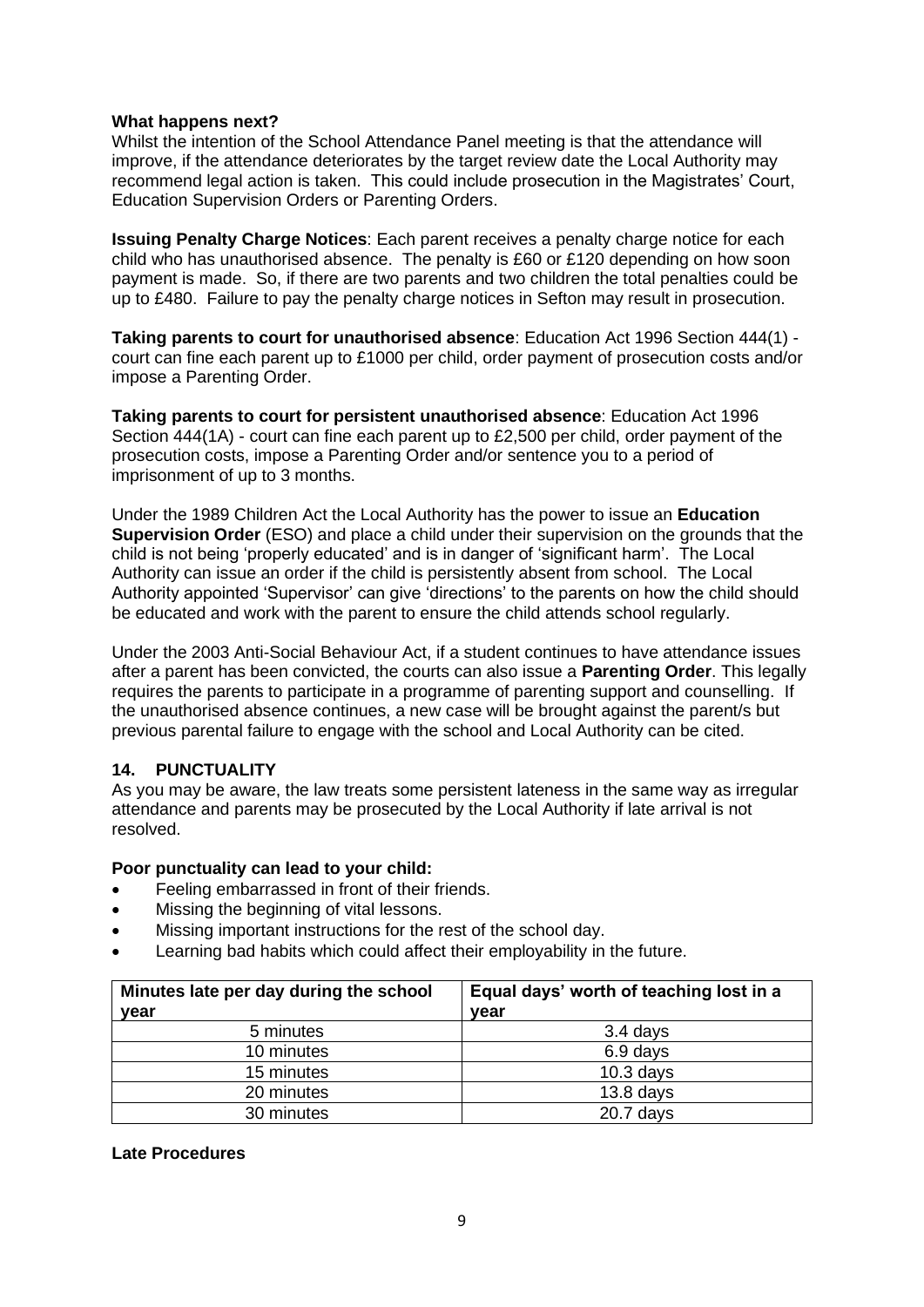Children, who arrive late and have gone to the office entrance, must be signed in by their parent/carer or appropriate adult, a reason for the lateness is also requested.

The admin staff will:

- update the register with their mark. Adults of EYFS children will wait with their child until it is convenient for the child to be taken to class.
- Monitor children who frequently arrive late parents will be contacted and a referral to the Headteacher will be considered.
- The Local Authority /other member of staff is to carry out unannounced 'Late Gate' sessions to challenge parents over reasons for poor punctuality.
- Children who arrive late after the registers have closed due to a medical appointment will be marked M

Any child arriving after 9:00am for any reason other than medical will be marked **U** (late after registers closed).

Children who have to leave for any reason throughout the day should be signed out at the main office by their parent/carer or appropriate adult. This is strongly discouraged. Parents are requested to make dental or medical appointments outside of school hours.

# **15. ROLES AND RESPONSIBILITIES**

# **IMPROVING ATTENDANCE – WHAT PARENTS CAN DO:**

- Provide **two** emergency contact numbers to the school.
- Notify the school on the first day of absence.
- Try to make all medical appointments (doctors, dentist and hospital) out of school time. Obviously, this is not always possible but, in such cases, try to minimise the disruption to the day by getting an early morning appointment so that your child can attend afterwards OR a late afternoon appointment so that she can complete most of her timetable before leaving.
- Encourage your child to take responsibility for being on time for school ensuring they have a realistic bedtime and will not be too tired to get up in the morning for school. Equipment should be prepared the night before. Regularly checking your child's planner can help you to do this.
- Discourage your child from staying overnight with friends during the week. This sometimes leads to them both being late (or not attending at all) the next day.
- Leave of absence during term time is not a parental right. If there are special or exceptional circumstances, please contact the Head teacher and a decision will be made if the absence can be authorised or not.
- Talk positively about going to school.
- Monitor your child's internet and social media use to ensure they are not experiencing any difficulties that may prevent them from wanting to attend school.
- Take any worries seriously but do not show that you are unduly concerned. Believe that they will be sorted out. Contact school before the concerns escalate.

# **IMPROVING ATTENDANCE – WHAT SCHOOL DOES:**

- Marks the registers in accordance with the law twice a day.
- Carry out robust first-day calling procedures including priority routine for vulnerable children including children with a social worker
- Informs any parents/carers who have not contacted the school, of the absence of their child on a particular day.
- Carry out robust first-day calling procedures including priority routine for vulnerable children including children with a social worker
- Maintains records and monitors attendance of students on a regular basis.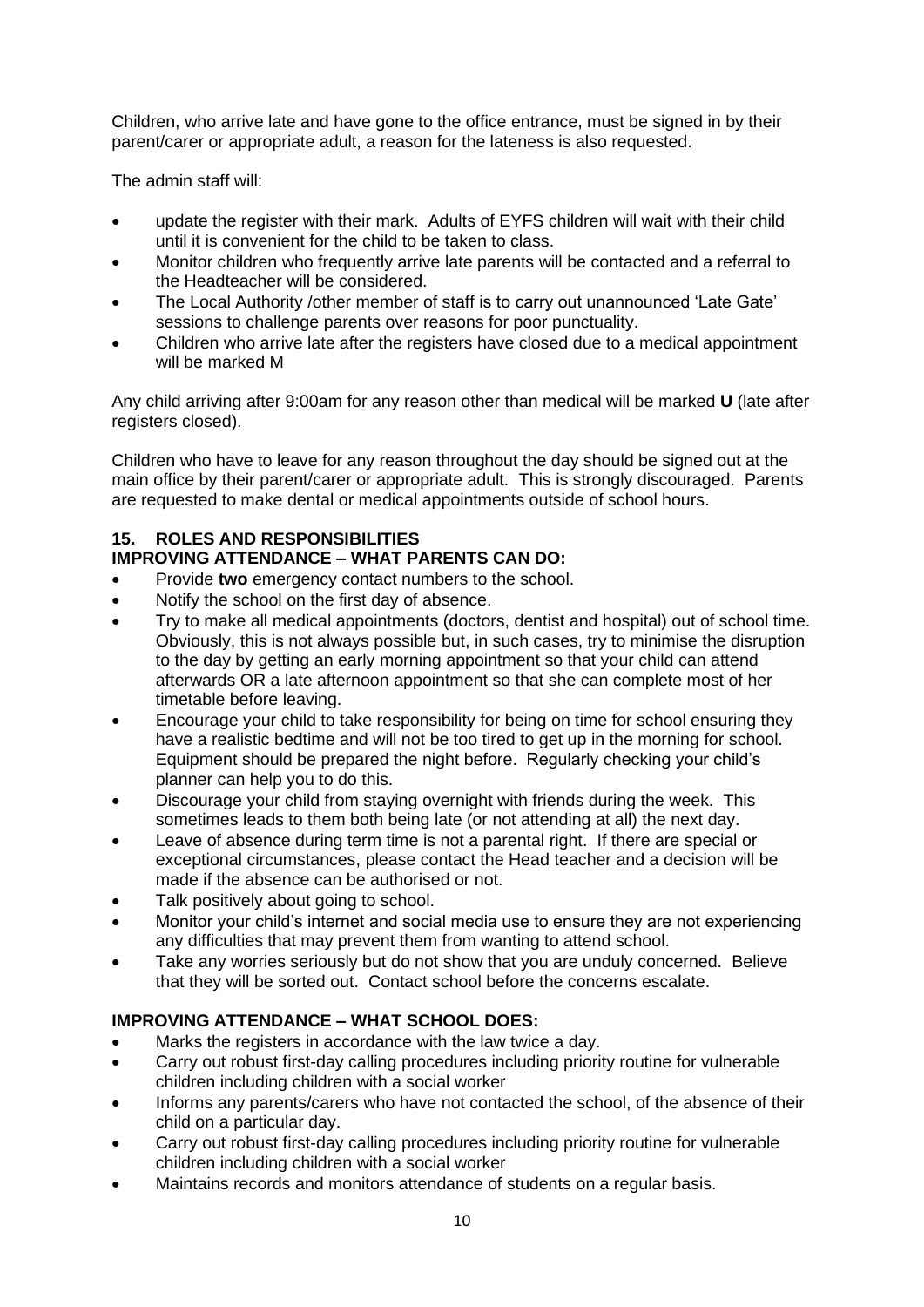- Authorises absences in accordance with the government guidelines. Please note that **only** the school can authorise absence.
- Contacts parents / carers when the attendance falls below acceptable levels and/or when particular patterns of absence are causing concerns.
- Encourage parents to accept support through an Early Help Assessment where it is deemed appropriate.
- Monitor pupils who are supported by the In Year Fair Access Panel and those who attend alternative provision including Complimentary Education.
- Work with external agencies to maintain good attendance, contribute to multi-agency meetings to review progress and agree on actions and to support the student/family with any issues that may affect attendance and punctuality to school.
- Provides re-integration support for students returning from absence.
- Maintains a range of strategies to encourage good attendance by means of rewards.
- Inform parents of individual pupil's attendance record each term at Parents' Evening.
- Works with relevant external agencies if a students' attendance becomes a concern, i.e. – Social Care, Early Help Services, Police, YOT, SEND.
- Make referrals to the Local Authority School Attendance Panel where pupils' attendance levels are becoming a cause for concern.
- Make referrals to the School Nurse team where appropriate to seek advice to support the pupil.
- Works in partnership with the Local Authority to improve school attendance and reduce persistent absenteeism sometimes utilising legal interventions.
- Campaign as a means of working with parents to resolve issues affecting levels of attendance

# **16. REQUEST TO ELECTIVELY HOME EDUCATE A CHILD**

Our school work with the Local Authority to ensure that that parents fully understand the demands and responsibilities of elective home education (EHE). We follow up-to- date guidance that is published. If a child has an Education, Health and Care Plan or is open to a social worker we work closely with the Complementary Education Service, SEND and Childrens' Social Care.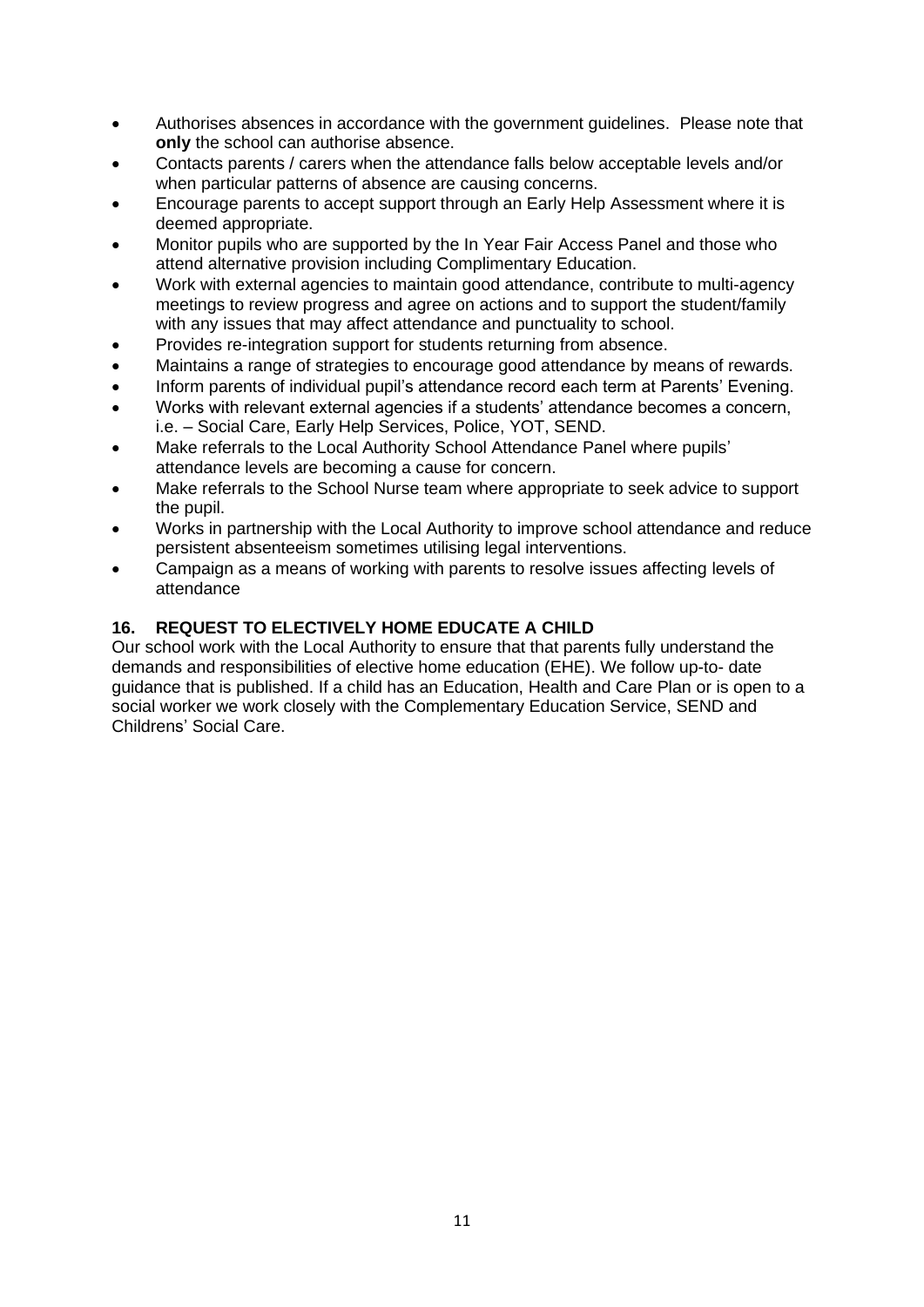**APPENDIX ONE: Addendum:** recording attendance in relation to coronavirus (COVID-19) during the 2021 to 2022 academic year.

The Government have amended regulations to enable schools, in the 2021 to 2022 academic year, to continue to record where a pupil does not attend in circumstances relating to COVID-19.

## **Attendance expectations**

Attendance is mandatory. The usual rules on attendance continue to apply, including:

- parents' duty to ensure that their child of compulsory school age attends regularly at the school where the child is a registered pupil;
- schools' responsibilities to record attendance and follow up absence;
- the ability to issue sanctions, including fixed penalty notices, in line with local authorities' codes of conduct;
- the duty on local authorities to put in place arrangements for identifying, and to follow up with, children missing education.

## **Not attending in circumstances relating to COVID-19**

This category must be used to record sessions that take place in the 2021 to 2022 academic year where a pupil does not attend because their travel to, or attendance at, school would be:

- contrary to guidance relating to the incidence or transmission of COVID-19 from Public Health England (PHE), or its successor UK Health Security Agency (UKHSA), and/or the Department of Health and Social Care (DHSC);
- prohibited by any legislation (or instruments such as statutory directions) relating to the incidence or transmission of COVID-19.

This category must only be used to record where a pupil is not attending for the reasons set out above. It should not be used to record any other type of non-attendance or absence - for example, where a parent or pupil is anxious about attending school because of COVID-19.

The [schools COVID-19 operational guidance](https://www.gov.uk/government/publications/actions-for-schools-during-the-coronavirus-outbreak/schools-covid-19-operational-guidance) sets out when pupils should self-isolate and when they ought to be tested in the 2021 to 2022 academic year.

**Examples in which 'not attending in circumstances relating to COVID-19' could apply.** In line with current legislation, and guidance from PHE (and its successor the UKHSA) and DHSC, examples are as follows.

**Pupils who are required to self-isolate as they have symptoms or confirmed COVID-19** Pupils who have symptoms of COVID-19 or have had a positive lateral flow device (LFD) test, should self-isolate and get a confirmatory polymerase chain reaction (PCR) test.

If a pupil tests negative and if they feel well, they can stop self-isolating and return to school. If the pupil remains unwell following the test (such as with a different illness), then they should be recorded as code I (illness). Code X should only be used up until the time of the negative test result. Schools should not retrospectively change the attendance register due to a negative test result.

If a pupil tests positive, they should continue to self-isolate in line with public health guidance. Code X should be used for the period of self-isolation until the test. After the pupil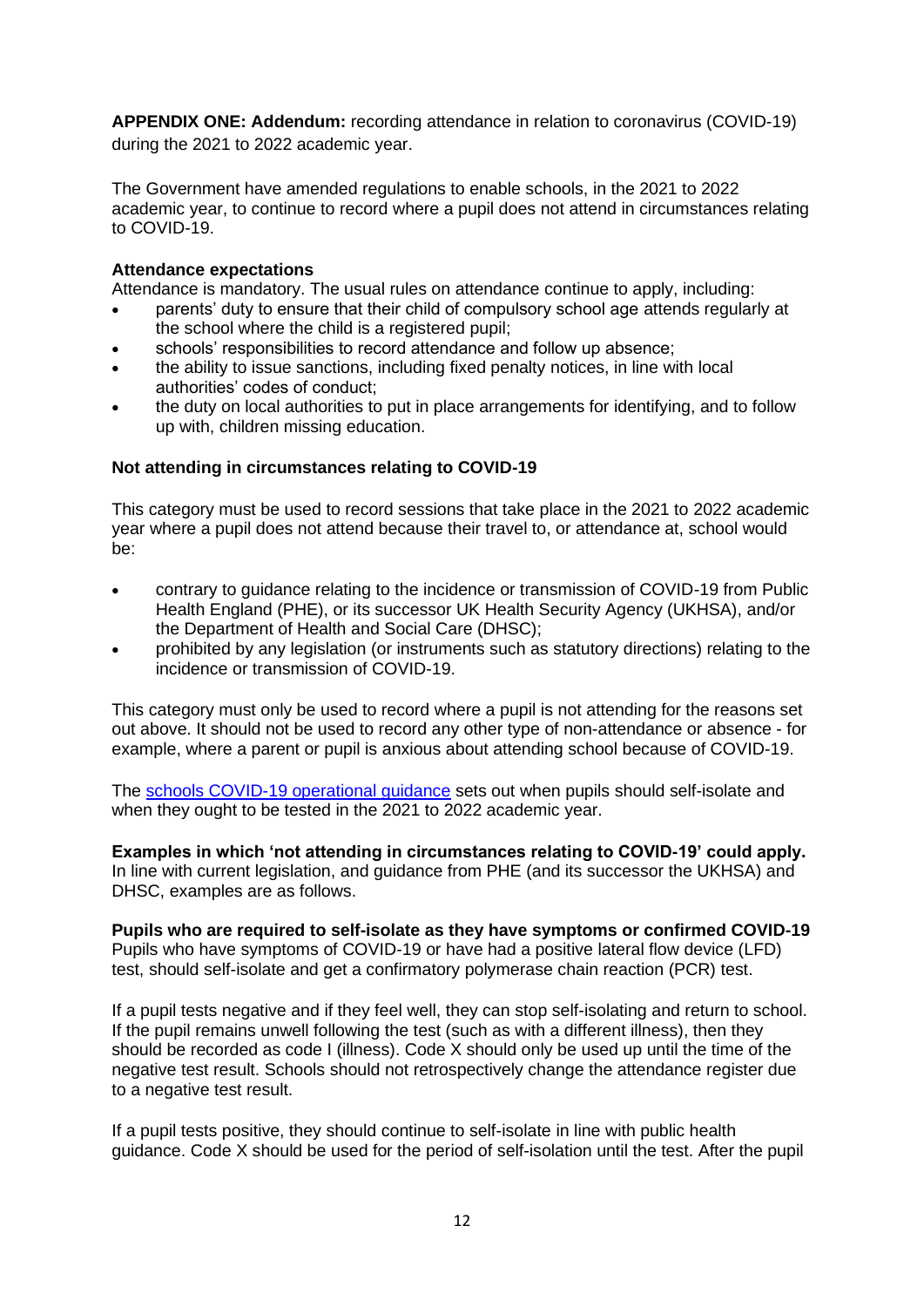tests positive, they should be recorded as code I (illness) until they are able to return to school.

## **Pupils who are a close contact of someone who has symptoms or confirmed COVID-19**

Pupils who are a close contact of someone who has tested positive for COVID-19 do not need to self-isolate. They should instead get a PCR test and should only self-isolate if they test positive. If they do test positive, they should be recorded as code I (illness) until they are able to return to school.

## **Pupils who are required by legislation to self-isolate as part of a period of quarantine**

As usual, parents should plan their holidays within school breaks and avoid seeking permission to take their children out of school during term time. Families should also consider that their child may need to self-isolate following trips overseas that require a period of quarantine. If a pupil is required to be in quarantine on arrival in, or return to, the UK, the school should use code X in the register.

## **Pupils who are clinically extremely vulnerable when shielding is advised**

Clinically extremely vulnerable people are no longer advised to shield. All clinically extremely vulnerable pupils should attend their education setting unless they are one of the very small number of children and young people under paediatric or other specialist care who have been advised by their clinician or other specialist not to attend.

If shielding is advised nationally or in a local area again, by DHSC, PHE or UKHSA, then pupils who are clinically extremely vulnerable may be advised not to attend school. Nonattendance in accordance with guidance from DHSC, PHE or UKHSA should be recorded as code X.

## **Pupils who are self-isolating but who have not had a PCR test**

In line with public health advice, pupils with symptoms must self-isolate and schools should strongly encourage pupils to take a PCR test. Where the pupil is unable to take a PCR test, the school should record the pupil as code X in the register.

Schools should follow up with families if they are not satisfied with the reason as to why the pupil is not in school. Schools can request supporting evidence from the family. Where the school is not satisfied with the reason given for absence, they may record this using one of the unauthorised absence codes, in line with the [school attendance: guidance for schools.](https://www.gov.uk/government/publications/school-attendance)

#### **Remote education**

If a pupil is not attending school because their attendance would be contrary to government guidance or legislation around COVID-19, we expect schools to offer them access to remote education. Schools should keep a record of, and monitor engagement with, this activity, but this does not need to be tracked in the attendance register.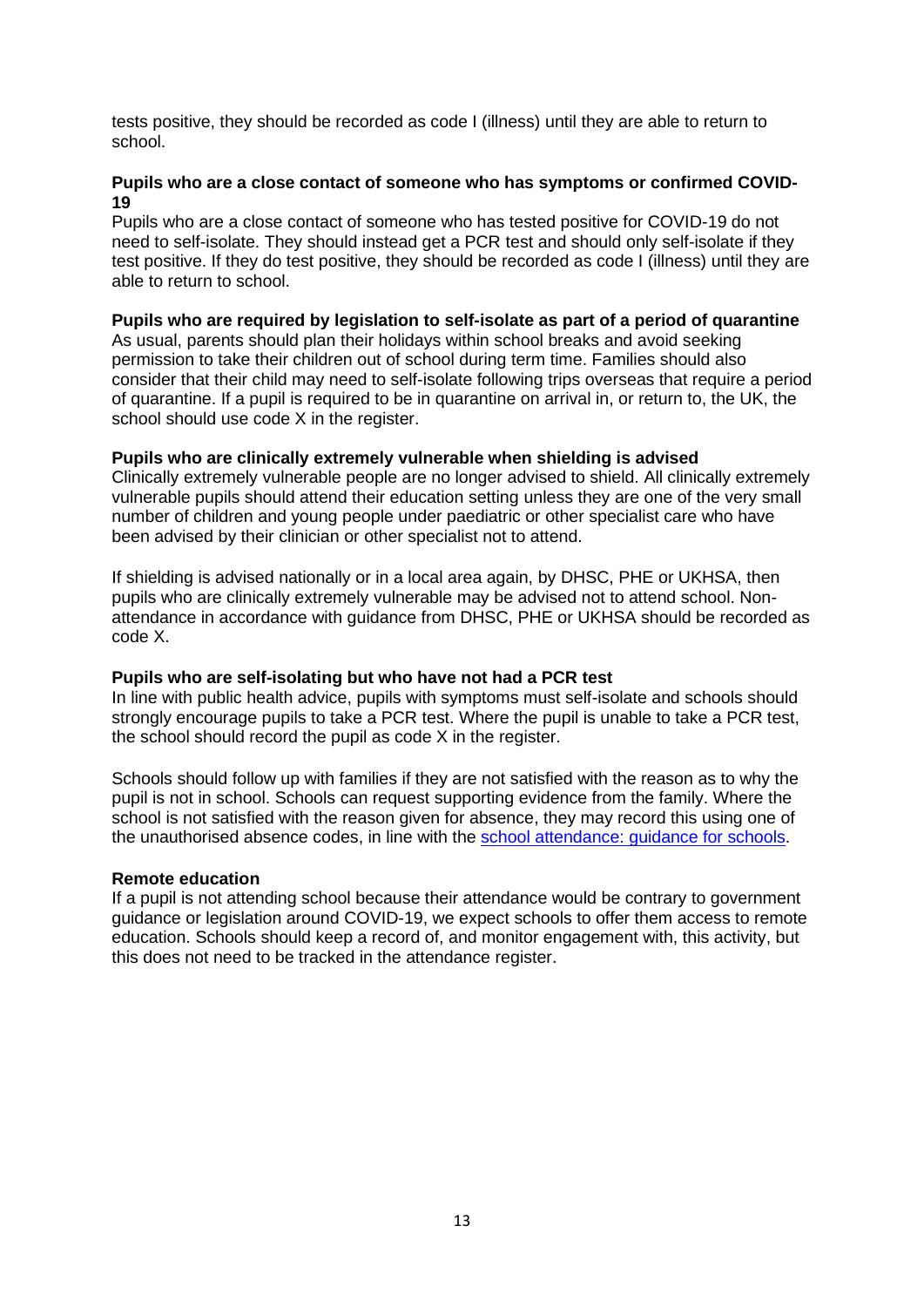#### **APPENDIX TWO: National Absence and Attendance Codes including sub-attendance codes COVID- 19**

The national codes enable our school to record and monitor attendance and absence in a consistent way which complies with the regulations. The codes are:

**Present at School:** Pupils must not be marked present if they were not in school during registration. If a pupil were to leave the school premises after registration they would still be counted as present for statistical purposes.

#### **Registration Code / \: Present in school / = am \ = pm**

Present in school during registration.

#### **Code L: Late arrival before the register has closed**

Schools should have a policy on how long registers should be kept open; this should be for a reasonable length of time but not that registers are to be kept open for the whole session. A pupil arriving after the register has closed should be marked absent with code U, or with another absence code if that is more appropriate.

**Present at an Approved Off-Site Educational Activity:-**An approved educational activity is where a pupil is taking part in supervised educational activity such as field trips, educational visits, work experience or alternative provision. Pupils can only be recorded as receiving offsite educational activity if the activity meets the requirements prescribed in regulation 6(4) of the Education (Pupil Registration) (England) Regulations 2006. The activity must be of an educational nature approved by the school and supervised by someone authorised by the school. The activity must take place during the session for which the mark is recorded.

#### **Attendance codes for when pupils are present at approved off-site educational activity are as follows:**

#### **Code B: Off-site educational activity**

This code should be used when pupils are present at an off-site educational activity that has been approved by the school. Ultimately schools are responsible for the safeguarding and welfare of pupils educated off-site. Therefore, by using code B, schools are certifying that the education is supervised and measures have been taken to safeguard pupils.

This code should not be used for any unsupervised educational activity or where a pupil is at home doing school work. Schools should ensure that they have in place arrangements whereby the provider of the alternative activity notifies the school of any absences by individual pupils. The school should record the pupil's absence using the relevant absence code.

#### **Code D: Dual Registered - at another educational establishment**

This code is not counted as a possible attendance in the School Census. The law allows for dual registration of pupils at more than one school. This code is used to indicate that the pupil was not expected to attend the session in question because they were scheduled to attend the other school at which they are registered.

The main examples of dual registration are pupils who are attending a pupil referral unit, a hospital school or a special school on a temporary basis. It can also be used when the pupil is known to be registered at another school during the session in question.

Each school should only record the pupil's attendance and absence for those sessions that the pupil is scheduled to attend their school. Schools should ensure that they have in place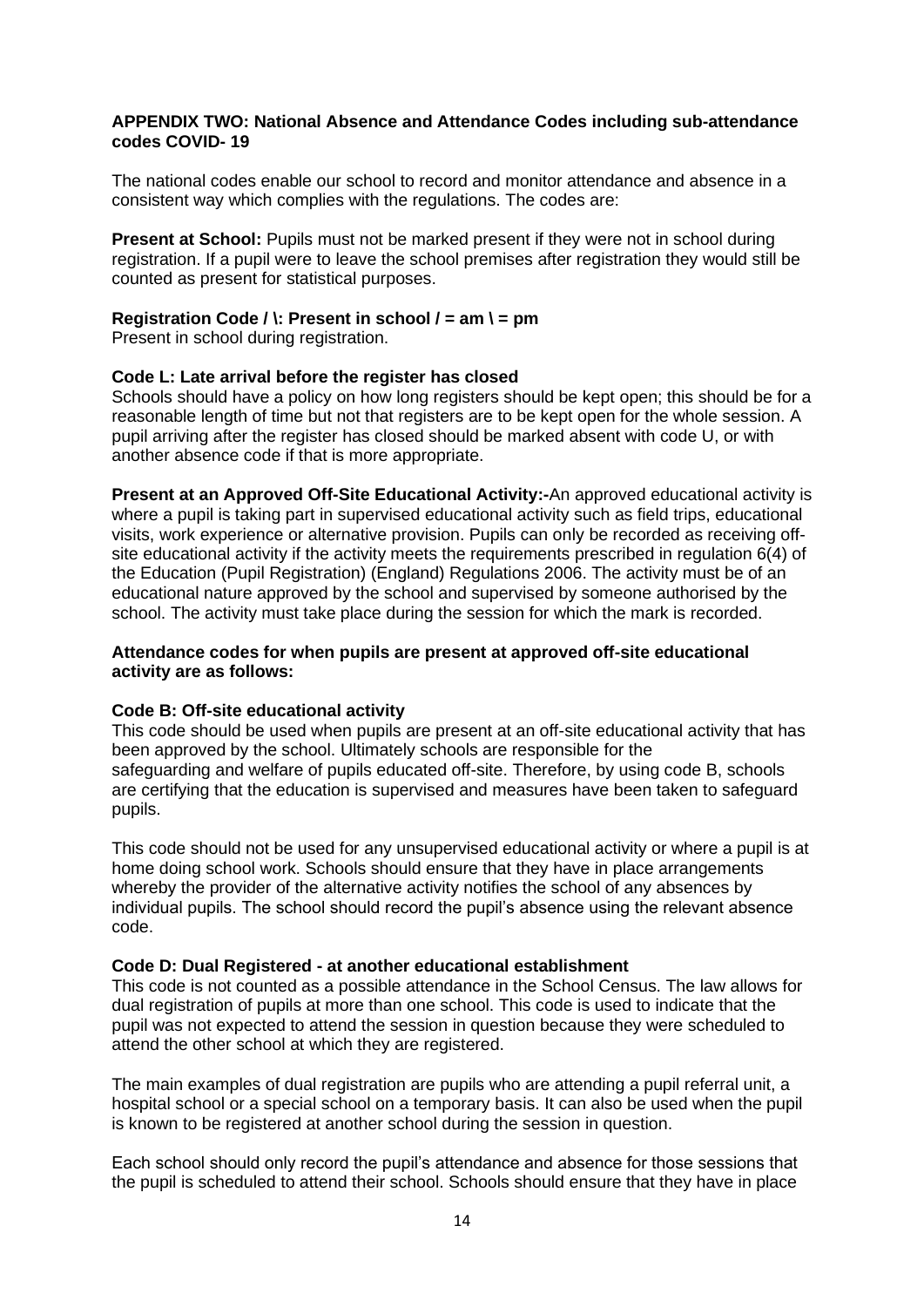arrangements whereby all unexplained and unexpected absence is followed up in a timely manner.

## **Code J: At an interview with prospective employers, or another educational establishment**

This code should be used to record time spent in interviews with prospective employers or another educational establishment. Schools should be satisfied that the interview is linked to employment prospects, further education or transfer to another educational establishment.

## **Code P: Participating in a supervised sporting activity**

This code should be used to record the sessions when a pupil is taking part in a sporting activity that has been approved by the school and supervised by someone authorised by the school.

#### **Code V: Educational visit or trip**

This code should be used for attendance at an organised trip or visit, including residential trips organised by the school, or attendance at a supervised trip of a strictly educational nature arranged by an organisation approved by the school.

#### **Authorised Absence from School**

Authorised absence' means that the school has either given approval in advance for a pupil of compulsory school age to be away, or has accepted an explanation offered afterwards as justification for absence.

#### **Absence codes when pupils are not present in school are as follows:**

#### **Code C: Leave of absence authorised by the school**

Only exceptional circumstances warrant an authorised leave of absence. Schools should consider each application individually taking into account the specific facts and circumstances and relevant background context behind the request.

## **Code E: Excluded but no alternative provision made**

If no alternative provision is made for a pupil to continue their education whilst they are excluded but still on the admission register, they should be marked absent in the attendance register using Code E. Alternative provision must be arranged for each excluded pupil from the sixth consecutive day of any fixed period or permanent exclusion. Where alternative provision is made they should be marked using the appropriate attendance code.

## **Code H: Holiday authorised by the school**

Head teachers should not grant leave of absence unless there are exceptional circumstances. The application must be made in advance and the head teacher must be satisfied that there are exceptional circumstances based on the individual facts and circumstances of the case which warrant the leave. Where a leave of absence is granted, the head teacher will determine the number of days a pupil can be away from school. A leave of absence is granted entirely at the head teacher's discretion.

## **Code I: Illness (not medical or dental appointments)**

Schools should advise parents to notify them on the first day the child is unable to attend due to illness. Schools should authorise absences due to illness unless they have genuine cause for concern about the veracity of an illness. If the authenticity of illness is in doubt, schools can request parents to provide medical evidence to support illness. Schools can record the absence as unauthorised if not satisfied of the authenticity of the illness but should advise parents of their intention. Schools are advised not to request medical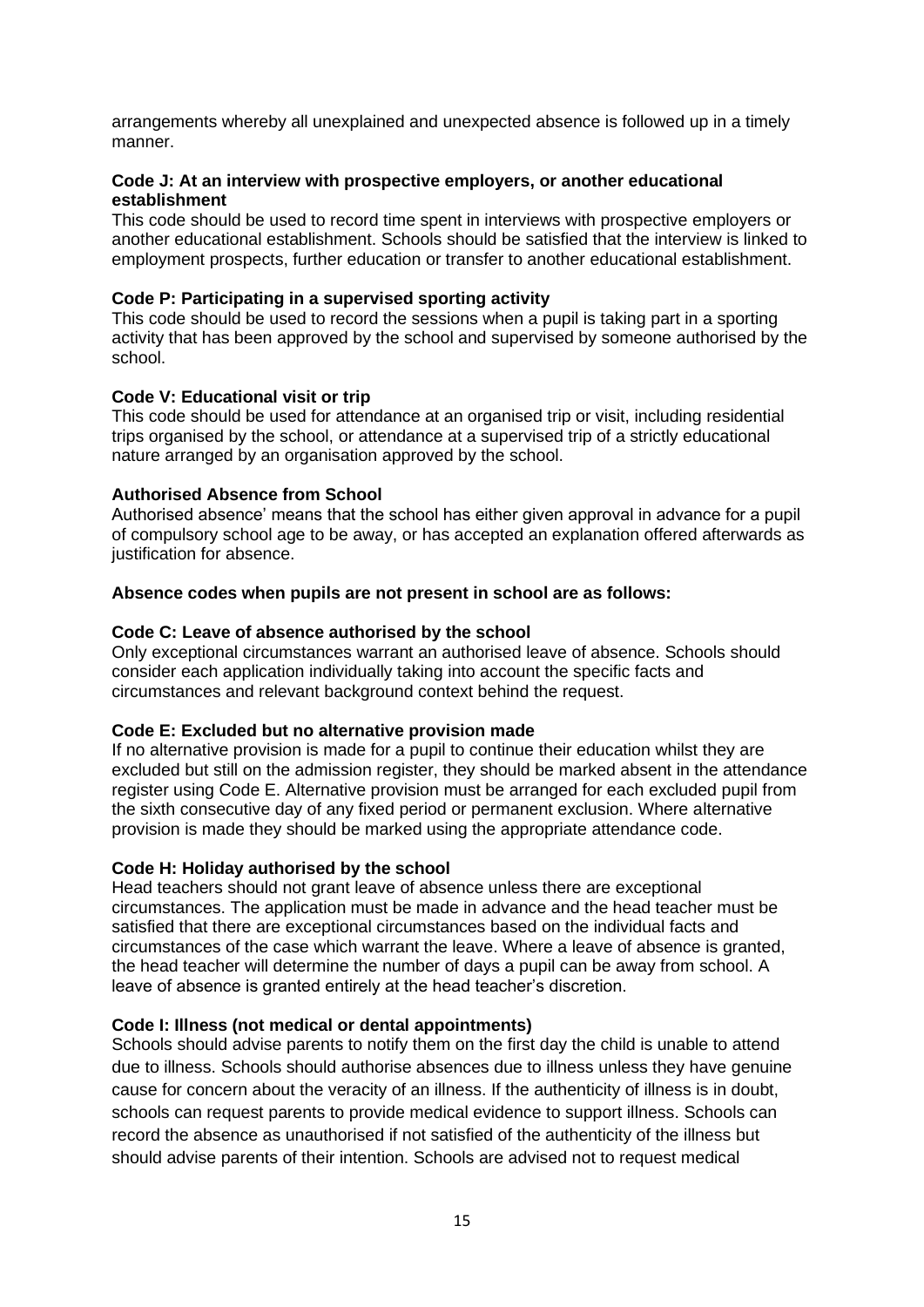evidence unnecessarily. Medical evidence can take the form of prescriptions, appointment cards, etc. rather than doctors' notes.

#### **Code M: Medical or dental appointments**

Missing registration for a medical or dental appointment is counted as an authorised absence. Schools should, however, encourage parents to make appointments out of school hours. Where this is not possible, the pupil should only be out of school for the minimum amount of time necessary for the appointment.

#### **Code R: Religious observance**

Schools must treat absence as authorised when it is due to religious observance. The day must be exclusively set apart for religious observance by the religious body to which the parents belong. Where necessary, schools should seek advice from the parents' religious body about whether it has set the day apart for religious observance.

#### **Code S: Study leave**

Schools must record study leave as authorised absence. Study leave should be used sparingly and only granted to Year 11 pupils during public examinations. Provision should still be made available for those pupils who want to continue to come into school to revise.

#### **Code T: Gypsy, Roma and Traveller absence**

A number of different groups are covered by the generic term Traveller – Roma, English and Welsh Gypsies, Irish and Scottish Travellers, Showmen (fairground people) and Circus people, Bargees (occupational boat dwellers) and New Travellers. This code should be used when Traveller families are known to be travelling for occupational purposes and have agreed this with the school but it is not known whether the pupil is attending educational provision. It should not be used for any other types of absence by these groups.

To help ensure continuity of education for Traveller children it is expected that the child should attend school elsewhere when their family is travelling and be dual registered at that school and the main school. Children from these groups whose families do not travel are expected to register at a school and attend as normal. They are subject to the same rules as other children in terms of the requirement to attend school regularly once registered at a school.

**Unauthorised Absence from School:-** Unauthorised absence is where a school is not satisfied with the reasons given for the absence. Absence codes are as follows:

#### **Code G: Holiday not authorised by the school or in excess of the period determined by the head teacher.**

If a school does not authorise a leave of absence for the purpose of a holiday but the parents still take the child out of school, or the child is kept away for longer than was agreed, the absence is unauthorised. The regulations do not allow schools to give retrospective approval. If the parents did not apply for leave of absence in advance, the absence must be recorded as unauthorised.

#### **Code N: Reason for absence not yet provided**

Schools should follow up all unexplained and unexpected absences in a timely manner. Every effort should be made to establish the reason for a pupil's absence. When the reason for the pupil's absence has been established the register should be amended. This code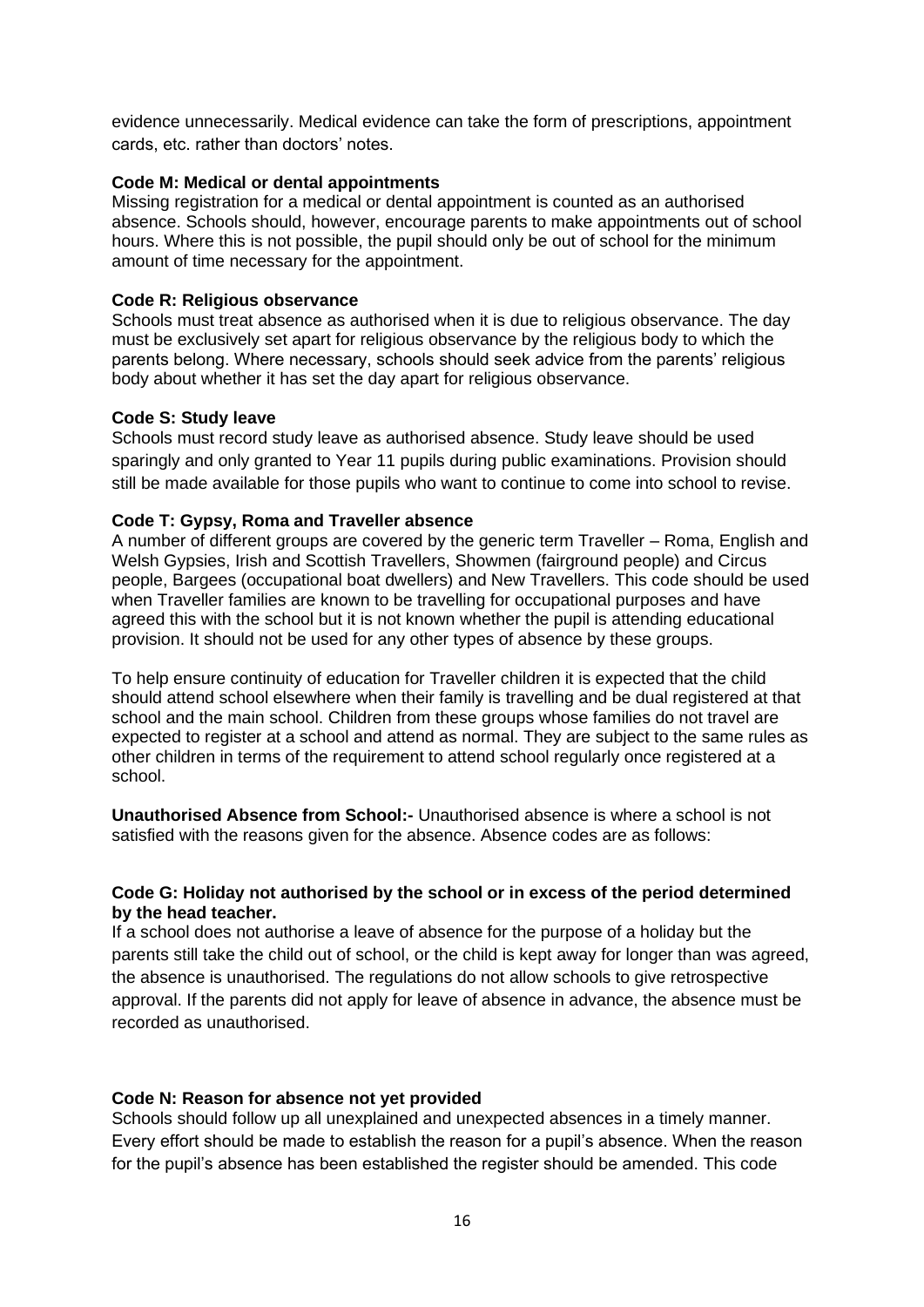should not be left on a pupil's attendance record indefinitely; if no reason for absence is provided after a reasonable amount of time it should be replaced with code O (absent from school without authorisation).

## **Code O: Absent from school without authorisation**

If the school is not satisfied with the reason given for absence, they should record it as unauthorised.

## **Code U: Arrived in school after registration closed**

Schools should actively discourage late arrival, be alert to patterns of late arrival and seek an explanation from the parent.

**Administrative Codes: -** The following codes are not counted as a possible attendance in the School Census.

## **Code X: Not required to be in school**

This code is used to record sessions that non-compulsory school age children are not expected to attend.

- The school site, or part of it, is closed due to an unavoidable cause; or
- The transport provided by the school or a local authority is not available and where the pupil's home is not within walking distance; or
- A local or national emergency has resulted in widespread disruption to travel which has prevented the pupil from attending school.

This code can also be used where a pupil is unable to attend because:

The pupil is in custody; detained for a period of less than four months. If the school has evidence from the place of custody that the pupil is attending educational activities, then they can record those sessions as code B (present at approved educational activity).

## **Code Z: Pupil not on admission register**

This code is available to enable schools to set up registers in advance of pupils joining the school to ease administration burdens. Schools must put pupils on the admission register from the first day that the school has agreed, or been notified, that the pupil will attend the school*.*

## **Code #: Planned whole or partial school closure**

This code should be used for whole or partial school closures that are known or planned in advance such as: between terms; half terms; occasional days (for example, bank holidays); weekends (where it is required by the management information system); up to five noneducational days to be used for curriculum planning/training; and use of schools as polling stations.

**In March 2021 the government defined and published a set of sub codes relating to Coronavirus (COVID-19) We have defined a set of sub codes for schools to use to consistently record non-attendance related to COVID-19 and help them to complete the educational settings status form.**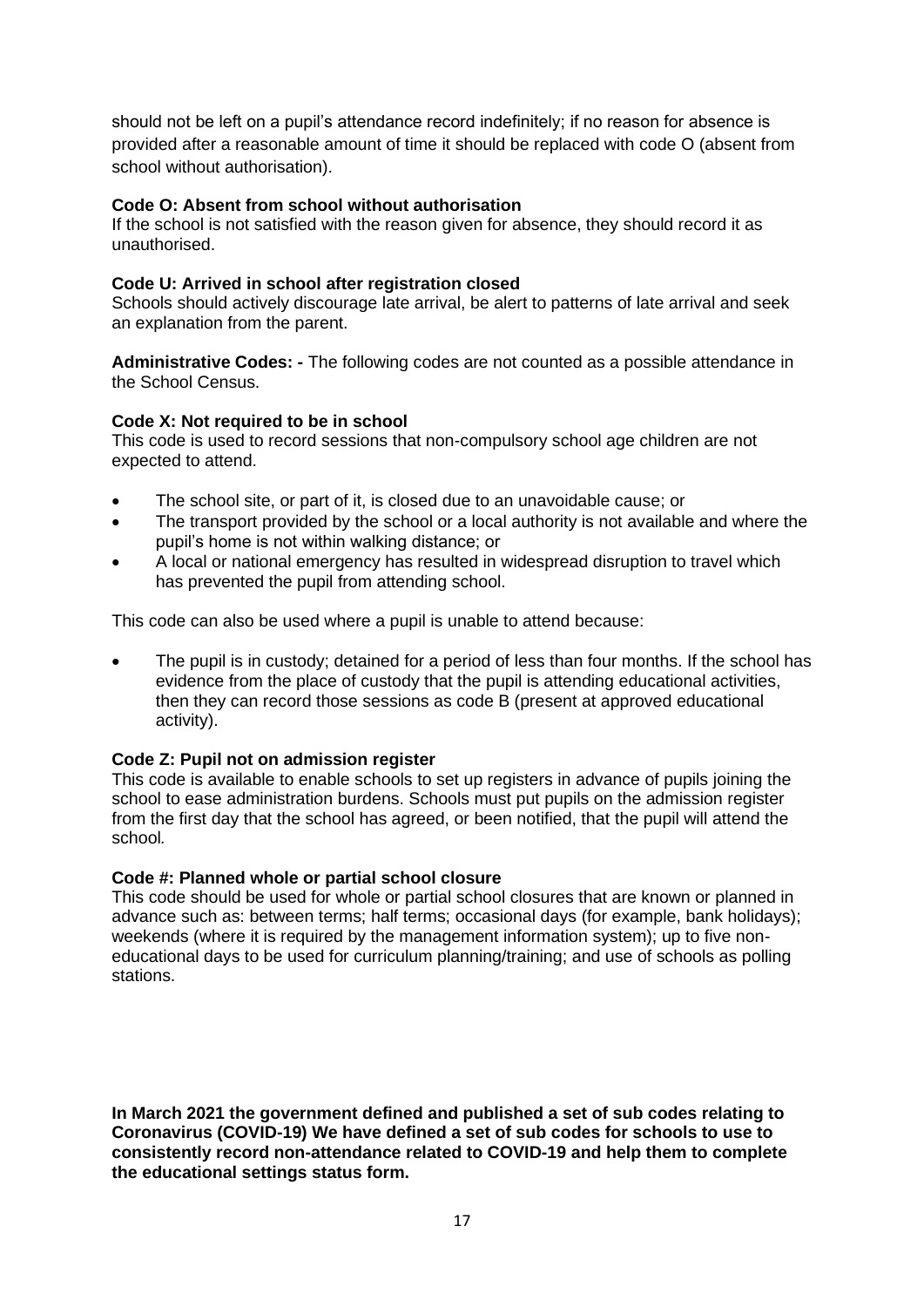## **Recording non-attendance related to coronavirus (COVID-19) Set of sub-codes**

The set of sub codes to record non-attendance related to COVID-19 are:

## **Code X01: Non-compulsory school age pupil not required to be in school**

This code is used to record sessions that non-compulsory school age children are not expected to attend.

#### **Code X02: Pupil self-isolating with coronavirus (COVID-19) symptoms**

This code is used for pupils who are self-isolating because they have symptoms of COVID-19 but they have not yet had a positive test.

#### **Code X03: Not applicable for this academic year**

#### **Code X04: Not applicable for this academic year**

#### **Code X05: Pupil required to self-isolate as part of quarantine requirement (after arriving in the UK from a non-exempt country or territory)**

This code is used for pupils who are required to be in quarantine on arrival in, or return to, the UK. Department of Health and Social Care (DHSC) red list rules.

#### **Code X06: Pupil who is clinically extremely vulnerable if shielding is advised**

Clinically extremely vulnerable people are no longer advised to shield. However, this code is used if shielding is advised nationally or in a local area by DHSC, Public Health England (PHE) or UK Health Security Agency. In this scenario, pupils who are clinically extremely vulnerable may be advised not to attend school. DHSC / PHE Guidance on protecting people who are clinically extremely vulnerable from COVID-19.

#### **Code X07: Pupil advised specifically not to attend school as part of restrictions to education set out in government advice**

This code is for pupils who as part of local or national restrictions to education settings are specifically advised not to attend school for public health reasons related to COVID-19.

## **Code X08: Pupil not attending school in line with advice from Directors of Public Health as part of outbreak management**

This code is for pupils who are advised not attend school, for public health reasons, as part of formal contingency planning (sometimes called outbreak management) advice related to COVID-19. This code can only be used to record restricted attendance where this has been advised by the relevant public health authority.

#### **Code X09: Pupil or student required to self-isolate as a close contact of a confirmed case**

This code is for pupils or students who are advised to self-isolate by NHS Test and Trace because they are not fully vaccinated and are over the age of 18 years and 6 months. There is no requirement for children or young people under the age of 18 years and 6 months, regardless of their vaccine status, to self-isolate whilst awaiting the results of their PCR test where they have been a close contact.

#### **Code I01: Illness**

This code is used for pupils who are absent because of non-COVID-19 related illness or sickness.